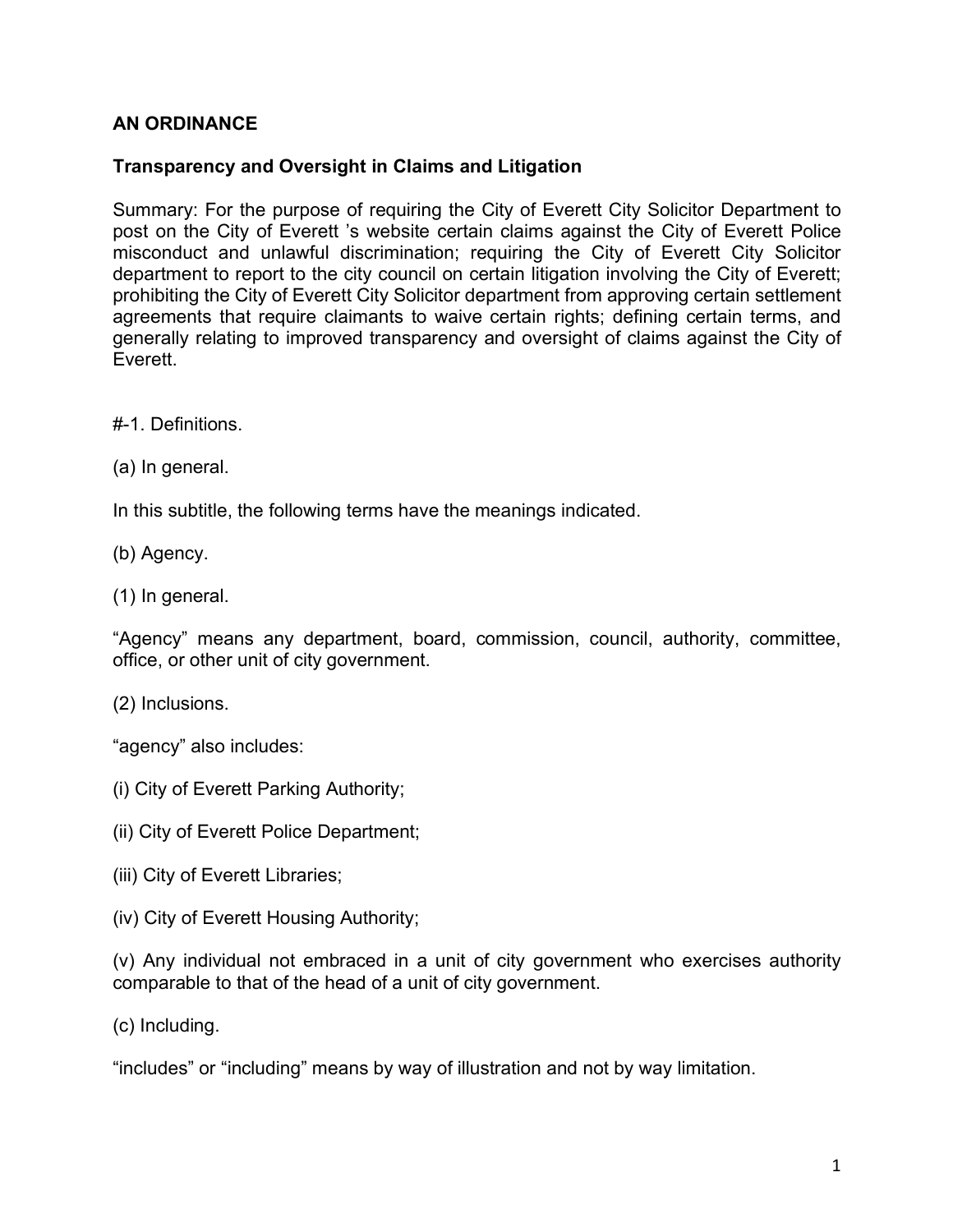(d) Employee.

(1) In general.

"Employee" means any employee of the city who is not an official.

(2) Inclusions.

"Employee" also means an employee of any agency or board included within the scope of paragraph (b) {"agency"} of this section.

(e) Official.

(1) In general.

"Official" means:

(i) An elected official;

(ii) The head of any department;

(iii) the head of any bureau or division within a department; or

(iv) any other individual in a unit of city government who, whether acting alone or as a member of a board acting jointly with other board members:

(a) has authority comparable to that of the head of a department or the head of a bureau or division;

(b) has decision-making authority in making city policy;

(c) has decision-making authority in the exercise of quasi-judicial, regulatory, licensing, inspecting, or auditing functions; or

(d) acts as a principal advisor to one who has the authority of the type listed.

(2) inclusions.

"official" also includes the chief executive officer, chief operating officer, chief financial officer, executive director, executive secretary, or administrator of any agency or board included within the scope of paragraph (b) {"agency"} of this section.

(f) police misconduct.

(1) in general.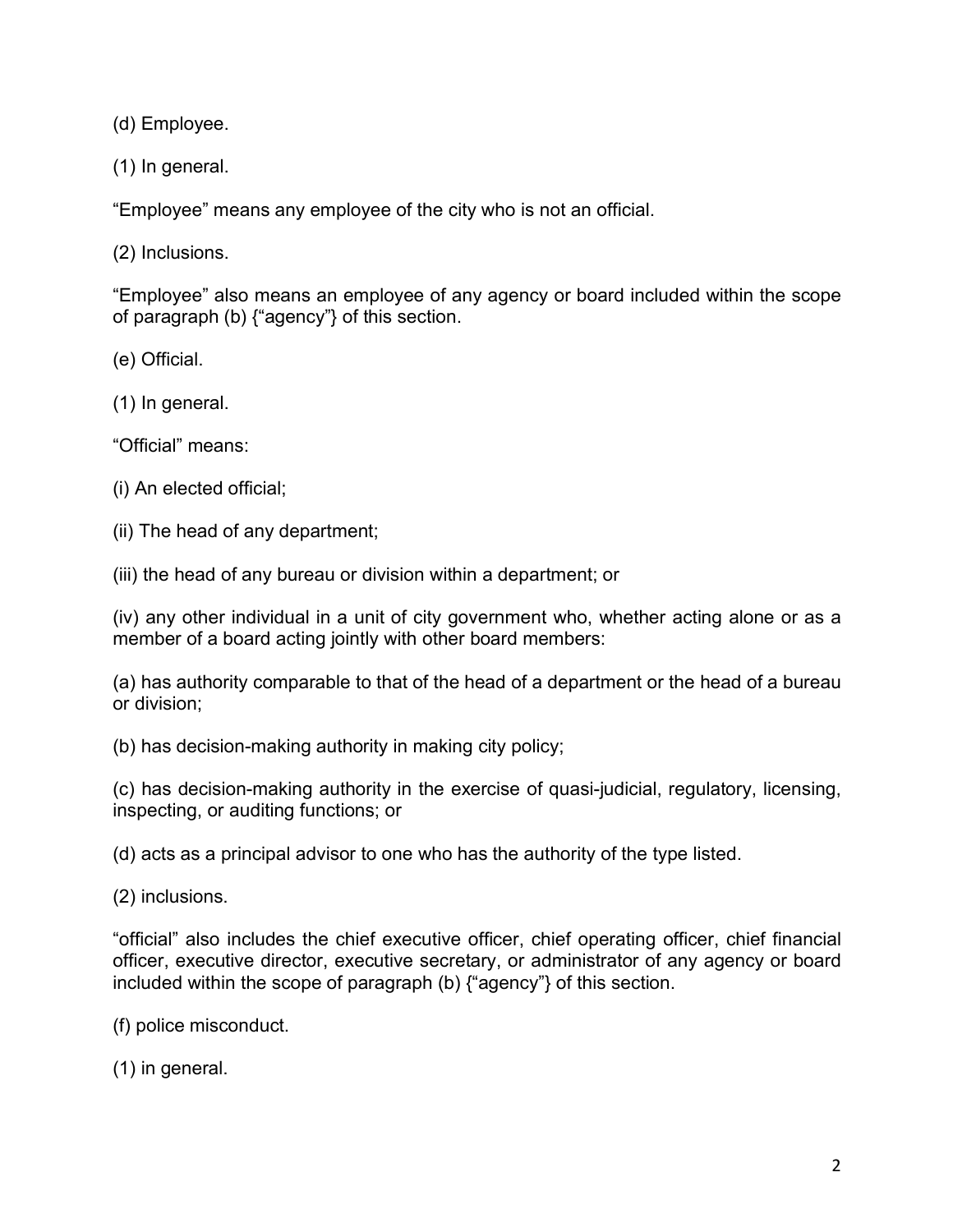"police misconduct" means any improper action taken by a City of Everett Police Officer in relation to the police officer's official duties.

(2) inclusions.

"Police misconduct" includes any misconduct involving the use of force, assault, and battery, malicious prosecution, or false arrest or imprisonment.

(g) unlawful discrimination.

"unlawful discrimination" means any discriminatory act prohibited by local, state, or federal law.

§ #-2. Civil actions regarding the Police department.

(a) reports required.

The City of Everett City Solicitor department shall post on the City of Everett's website semi-annual reports regarding all civil actions filed in city, state, or federal court against any agency, official, or employee involving allegations of police misconduct.

(b) information to be included.

The report posted on the City of Everett's website shall include:

- (1) the court in which the action was filed;
- (2) the name of the attorney representing the plaintiff, if any;
- (3) the date the action was filed;
- (4) the nature of the plaintiff's claims; and
- (5) if the matter has been resolved:
- (i) the manner and date of the resolution; and

(ii) whether the resolution included a payment to the plaintiff by the Mayor and City Council of the City of Everett and, if so, the amount of that payment.

(c) time and scope of the report.

The semi-annual reports required under this section must be posted as follows:

(i) on or before July 1, covering the preceding five-year period Through June 30 prior to the report date; and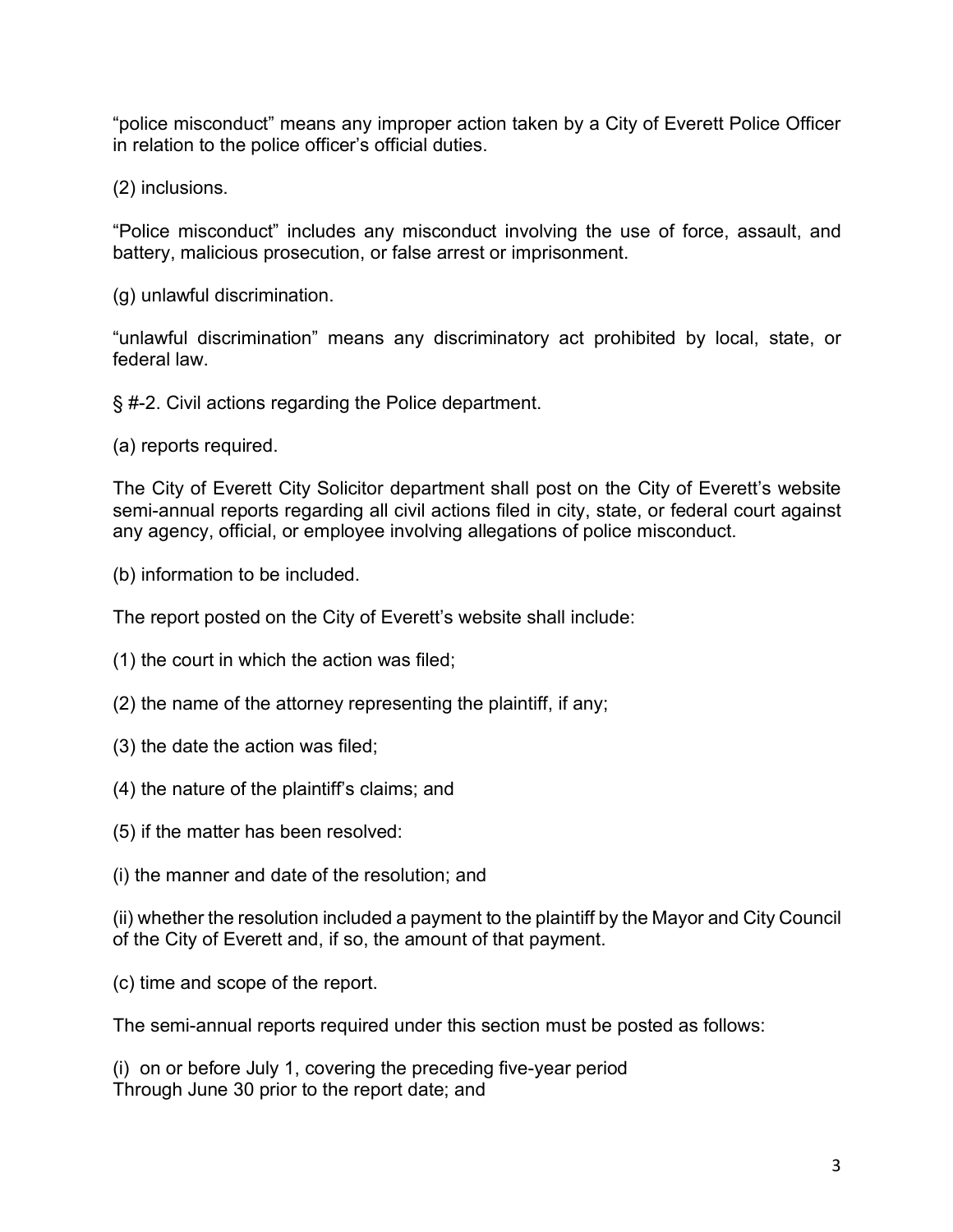(ii) on or before January 31, covering the preceding five-year period Through December 31 prior to the report date.

§ #-3. Civil actions regarding unlawful discrimination.

(a) reports required.

The City of Everett City Solicitor department shall post on the City of Everett's website semi-annual reports regarding all civil actions filed in city, state, or federal court against any agency, official, or employee involving allegations of unlawful discrimination.

(b) information to be included.

The report posted on the City of Everett's website shall include:

- (1) the court in which the action was filed;
- (2) the name of the attorney representing the plaintiff, if any;
- (3) the date the action was filed;
- (4) the nature of the plaintiff's claims; and
- (5) if the matter has been resolved:
- (i) the manner and date of the resolution; and

(ii) whether the resolution included a payment to the plaintiff by the Mayor and City Council of the City of Everett and, if so, the amount of that payment.

(c) time and scope of the report.

The semi-annual reports required under this section must be posted as follows:

- (I) On or before July 1, covering the preceding five-year period through June 30 prior to the report date; and
- (II) (ii) on or before January 31, covering the preceding five-year period through December 31 prior to the report date.

§ #-4. Report to City Council on significant litigation.

(a) significant litigation defined.

In this section, "significant litigation" means: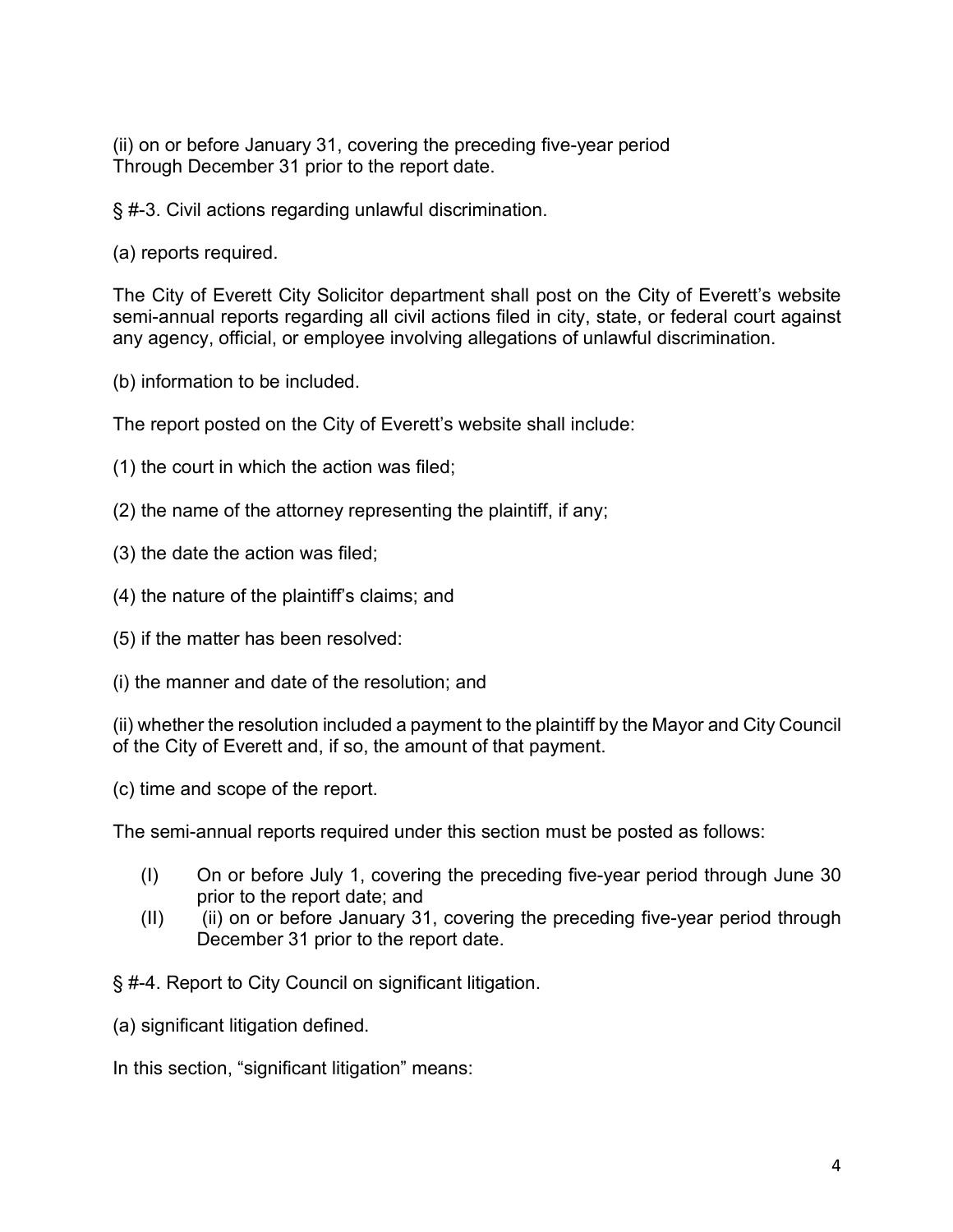(1) any suit, action, or legal proceeding in a state or federal court;

(2) in which an attorney in the City of Everett City Solicitor department is counsel of record or the City of Everett City Solicitor department has hired or is supervising outside counsel; and

(3) for which the monetary demand exceeds \$5,000 or for which an agency, official, or employee is demanded to take, continue, or discontinue a certain action or practice.

(b) a quarterly report required.

Within 30 days after each calendar quarter, the city of Everett City Solicitor Department shall provide to the City Council a report on all significant litigation.

(c) contents generally.

For each case, the report shall include:

- (i) the name of the case;
- (ii) a summary of the facts giving rise to the case;
- (iii) as applicable, the amount or course of action demanded;
- (iv) the case's current status; and
- (v) if the case has been resolved:
- (a) the manner and date of the resolution; and

(b) whether the resolution included a payment to the plaintiff by the city and if so, the amount of that payment.

§ #-5. Non-disparagement clauses prohibited - certain claims.

(a) City of Everett City Solicitor Department approval prohibited.

In any claim alleging police misconduct or unlawful discrimination against the Mayor and City Council of City of Everett or any agency, official, or employee, the City of Everett City Solicitor Department may not approve for the form or legal sufficiency any settlement agreement that contains a provision requiring a claimant to waive the claimant's right to make any statement concerning:

(1) the Mayor and City Council of City of Everett;

(2) any agency;